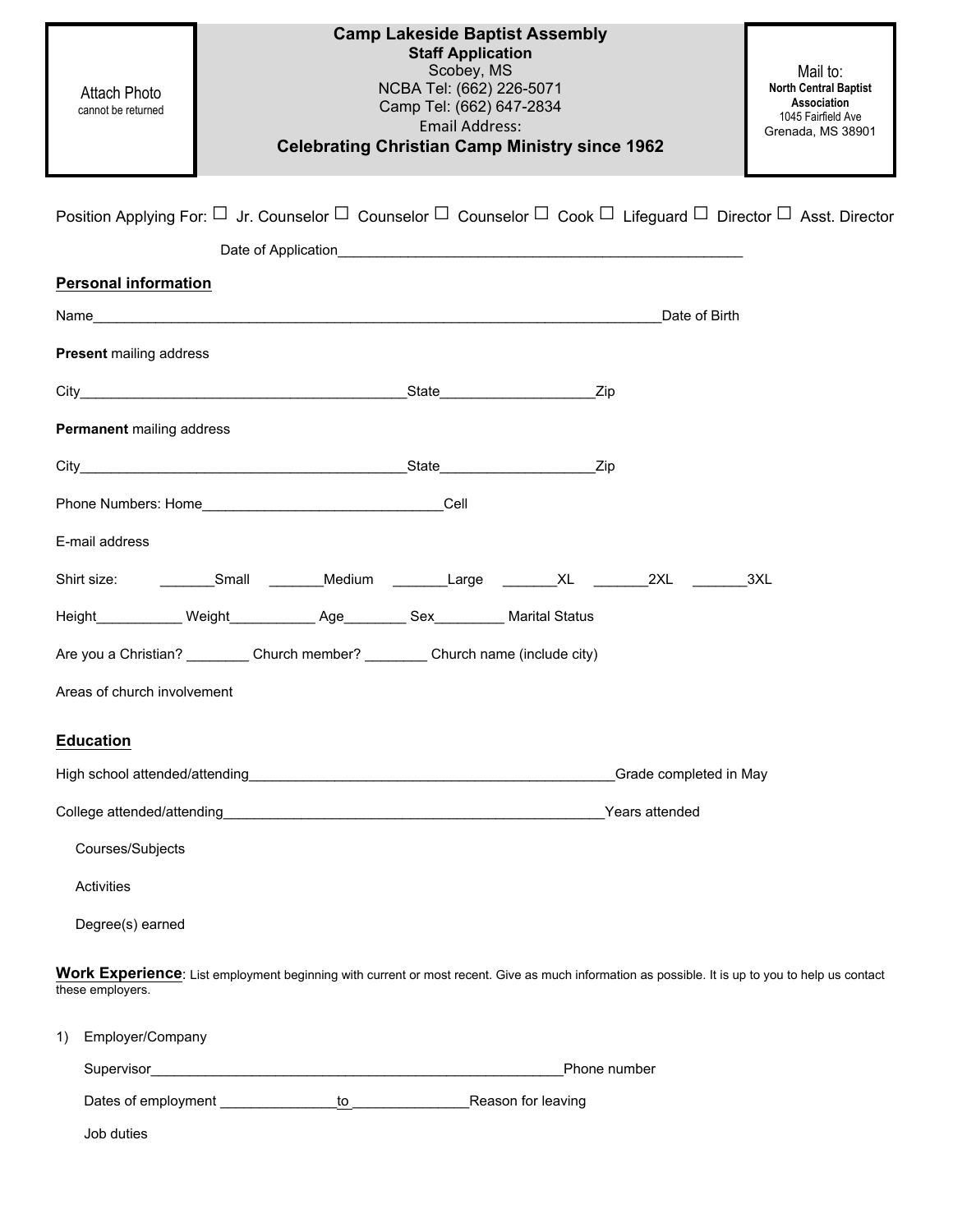| 2) | Employer/Company                                                                                                                                                         |  |                                                                                                                                                                        |     |  |  |  |  |  |  |
|----|--------------------------------------------------------------------------------------------------------------------------------------------------------------------------|--|------------------------------------------------------------------------------------------------------------------------------------------------------------------------|-----|--|--|--|--|--|--|
|    | Phone number                                                                                                                                                             |  |                                                                                                                                                                        |     |  |  |  |  |  |  |
|    |                                                                                                                                                                          |  |                                                                                                                                                                        |     |  |  |  |  |  |  |
|    | Job duties                                                                                                                                                               |  |                                                                                                                                                                        |     |  |  |  |  |  |  |
| 3) | Employer/Company                                                                                                                                                         |  |                                                                                                                                                                        |     |  |  |  |  |  |  |
|    |                                                                                                                                                                          |  | Phone number                                                                                                                                                           |     |  |  |  |  |  |  |
|    |                                                                                                                                                                          |  |                                                                                                                                                                        |     |  |  |  |  |  |  |
|    | Job duties                                                                                                                                                               |  |                                                                                                                                                                        |     |  |  |  |  |  |  |
|    | References: List 4 references (not related to you or to each other). Provide all the requested information. An incomplete reference will disqualify<br>your application. |  |                                                                                                                                                                        |     |  |  |  |  |  |  |
|    | Pastor or church staff member (circle one)                                                                                                                               |  |                                                                                                                                                                        |     |  |  |  |  |  |  |
|    | Address (include city, state, & zip)                                                                                                                                     |  |                                                                                                                                                                        |     |  |  |  |  |  |  |
|    |                                                                                                                                                                          |  |                                                                                                                                                                        | Fax |  |  |  |  |  |  |
|    | E-mail                                                                                                                                                                   |  |                                                                                                                                                                        |     |  |  |  |  |  |  |
|    | BSU director or Sunday school teacher (circle one)                                                                                                                       |  |                                                                                                                                                                        |     |  |  |  |  |  |  |
|    | Address (include city, state, & zip)                                                                                                                                     |  |                                                                                                                                                                        |     |  |  |  |  |  |  |
|    |                                                                                                                                                                          |  | Cell <b>Cell Cell Cell Cell Cell Cell Cell Cell Cell Cell Cell Cell Cell Cell Cell Cell Cell Cell Cell Cell Cell Cell Cell Cell Cell Cell Cell Cell Cell Cell Cell</b> | Fax |  |  |  |  |  |  |
|    | E-mail                                                                                                                                                                   |  |                                                                                                                                                                        |     |  |  |  |  |  |  |
|    | <b>Adult friend</b>                                                                                                                                                      |  |                                                                                                                                                                        |     |  |  |  |  |  |  |
|    | Address (include city, state, & zip)                                                                                                                                     |  |                                                                                                                                                                        |     |  |  |  |  |  |  |
|    |                                                                                                                                                                          |  |                                                                                                                                                                        |     |  |  |  |  |  |  |
|    | E-mail                                                                                                                                                                   |  |                                                                                                                                                                        |     |  |  |  |  |  |  |
|    | School teacher or Faculty advisor (circle one)                                                                                                                           |  |                                                                                                                                                                        |     |  |  |  |  |  |  |
|    | Address (include city, state, & zip)                                                                                                                                     |  |                                                                                                                                                                        |     |  |  |  |  |  |  |
|    |                                                                                                                                                                          |  |                                                                                                                                                                        | Fax |  |  |  |  |  |  |
|    | E-mail                                                                                                                                                                   |  |                                                                                                                                                                        |     |  |  |  |  |  |  |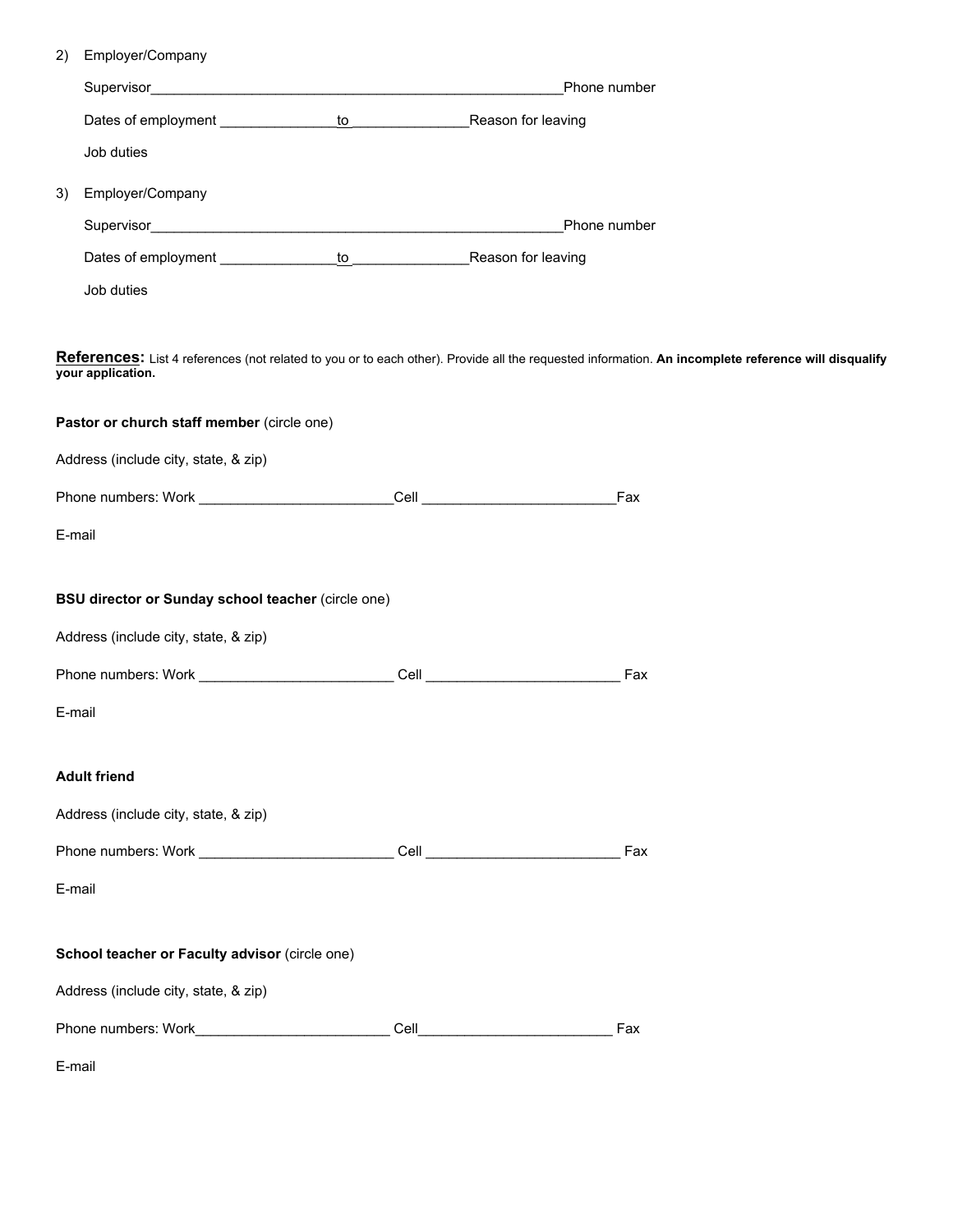Check activities which you are able to lead or assist in leading.

| Archerv    | <b>Fishing</b> | Ropes Course |
|------------|----------------|--------------|
| Basketball | Horses         | Swimming     |
| Canoeinq   | Riflerv        | Skits        |

List other games/activities that you are proficient in:

List any current certifications (i.e. lifeguard, EMT, CPR, etc.) and the expiration date

## **Emergency Contacts**

|                                      |  | Relationship:                  |     |  |  |  |  |  |
|--------------------------------------|--|--------------------------------|-----|--|--|--|--|--|
| Address (include city, state, & zip) |  |                                |     |  |  |  |  |  |
|                                      |  | Cell _________________________ | Fax |  |  |  |  |  |
| E-mail                               |  |                                |     |  |  |  |  |  |
|                                      |  | Relationship:                  |     |  |  |  |  |  |
| Address (include city, state, & zip) |  |                                |     |  |  |  |  |  |
|                                      |  |                                | Fax |  |  |  |  |  |
| E-mail                               |  |                                |     |  |  |  |  |  |

## **Please complete the following questions in paragraph form on a separate piece of paper:**

- a. Share your personal testimony and experience with Jesus Christ.
- b. How have you shared your faith with others?
- c. State your concept of the role of a staffer at Camp Lakeside.
- d. Why do you want to be a staffer at Camp Lakeside?
- e. What are your beliefs and practices related to alcohol, drugs, and tobacco products?
- f. List your personal strengths and weaknesses. Be honest!
- g. What previous experience do you have with children and youth? What are your future vocational plans?
- h. Write a brief biographical sketch.
- i. Tell me about your church "back home" and "at school" and how you are involved.
- j. List any additional information about yourself that you feel is applicable.